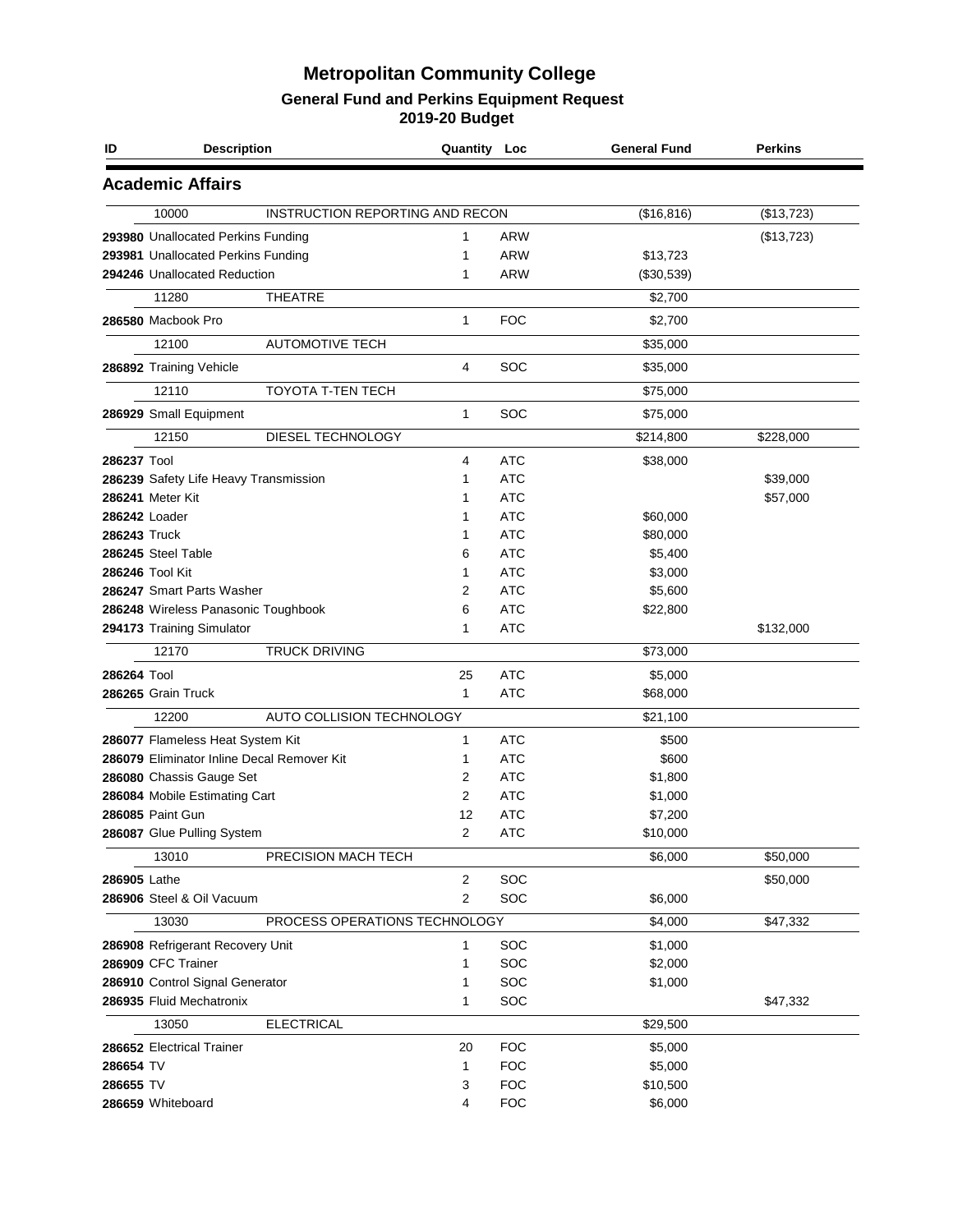| ID                   | <b>Description</b>                                                  |                           | Quantity Loc        |                          | <b>General Fund</b> | Perkins |
|----------------------|---------------------------------------------------------------------|---------------------------|---------------------|--------------------------|---------------------|---------|
|                      | 286662 Pull Down Screen                                             |                           | 2                   | <b>FOC</b>               | \$3,000             |         |
|                      | 13055                                                               | ELECTRICAL APPRENTICESHIP |                     |                          | \$27,500            |         |
|                      | 286683 Motor Control Trainer                                        |                           | 10                  | <b>FOC</b>               | \$27,500            |         |
|                      | 13080                                                               | PLUMBING APPRENTICESHIP   |                     |                          | \$2,500             |         |
|                      | 286691 PC Notebook - Spec Req                                       |                           | 1                   | <b>FOC</b>               | \$2,500             |         |
|                      | 13100                                                               | <b>CONSTRUCTION TECH</b>  |                     |                          | \$40,432            |         |
|                      |                                                                     |                           |                     |                          |                     |         |
|                      | 286841 Siding Guillotine Shear<br>286842 Cordless Drywall Screw Gun |                           | $\overline{2}$<br>6 | <b>FOC</b><br><b>FOC</b> | \$450<br>\$972      |         |
| <b>286843 Trowel</b> |                                                                     |                           | $\overline{2}$      | <b>FOC</b>               | \$170               |         |
|                      | 286844 Cordless Impact Driver                                       |                           | $\overline{2}$      | <b>FOC</b>               | \$242               |         |
|                      | 286845 Sledge Hammer                                                |                           | $\overline{2}$      | <b>FOC</b>               | \$142               |         |
|                      | 286846 Screw Strip Attachment                                       |                           | $\overline{2}$      | <b>FOC</b>               | \$194               |         |
|                      | 286847 Drywall Screw Gun                                            |                           | $\overline{2}$      | <b>FOC</b>               | \$308               |         |
|                      | 286848 Blueprint Digitizer                                          |                           | $\overline{2}$      | <b>FOC</b>               | \$102               |         |
|                      | 286849 Siding Nailer                                                |                           | $\overline{2}$      | <b>FOC</b>               | \$664               |         |
|                      | 286850 Hammer Stapler                                               |                           | $\overline{2}$      | <b>FOC</b>               | \$114               |         |
|                      | 286851 Full Body Harness                                            |                           | $\overline{2}$      | <b>FOC</b>               | \$280               |         |
|                      | 286852 Full Body Harness                                            |                           | $\overline{2}$      | <b>FOC</b>               | \$210               |         |
|                      | 286853 Retractable Lifeline                                         |                           | $\overline{2}$      | <b>FOC</b>               | \$1,540             |         |
|                      | 286854 Brad Nailer                                                  |                           | 4                   | <b>FOC</b>               | \$388               |         |
|                      | 286855 Cordless Saw                                                 |                           | $\overline{2}$      | <b>FOC</b>               | \$390               |         |
|                      | 286856 Roofing Nailer                                               |                           | $\overline{2}$      | <b>FOC</b>               | \$666               |         |
| 286857 Level         |                                                                     |                           | 3                   | <b>FOC</b>               | \$600               |         |
|                      | 286874 PC Notebook - Spec Req                                       |                           | 20                  | <b>FOC</b>               | \$30,000            |         |
|                      | 286969 iPad Cart                                                    |                           | $\mathbf{1}$        | <b>FOC</b>               | \$3,000             |         |
|                      | 13110                                                               | UTILITY LINE TECH         |                     |                          | \$29,700            |         |
|                      | 286252 Head Set                                                     |                           | 2                   | <b>ATC</b>               | \$6,000             |         |
|                      | 286253 Tool Box                                                     |                           | 3                   | <b>ATC</b>               | \$3,000             |         |
|                      | 286255 Rescue Manikin                                               |                           | $\overline{2}$      | <b>ATC</b>               | \$3,000             |         |
| 286257 Tool          |                                                                     |                           | 10                  | <b>ATC</b>               | \$3,000             |         |
|                      | 286259 Hypotronics Locator                                          |                           | 1                   | <b>ATC</b>               | \$6,000             |         |
| 286260 Gator         |                                                                     |                           | 1                   | <b>ATC</b>               | \$8,700             |         |
|                      | 13300                                                               | ARCH DRAFTING/DESIGN      |                     |                          | \$600               |         |
|                      | 286725 GoPro Camera                                                 |                           | 1                   | <b>FOC</b>               | \$600               |         |
|                      | 13401                                                               | ART                       |                     |                          | \$49,840            |         |
|                      | 286541 Wacom Tablet                                                 |                           | 13                  | <b>EVC</b>               | \$6,500             |         |
|                      | 286545 LED TV Monitor                                               |                           | 3                   | <b>EVC</b>               | \$6,000             |         |
|                      | 286548 Hot Plate                                                    |                           | 1                   | <b>EVC</b>               | \$940               |         |
|                      | 286550 Drying Rack                                                  |                           | 1                   | <b>EVC</b>               | \$1,800             |         |
|                      | 286551 Laser Cutter                                                 |                           | 1                   | <b>EVC</b>               | \$31,650            |         |
|                      | 286553 Band Saw                                                     |                           | 1                   | <b>EVC</b>               | \$1,000             |         |
|                      | 286555 Drill Press                                                  |                           | 1                   | <b>EVC</b>               | \$1,100             |         |
|                      | 286557 Plunge Cut Track Circular Saw                                |                           | 1                   | <b>EVC</b>               | \$850               |         |
|                      | 13500                                                               | PHOTOGRAPHY-COMM          |                     |                          | \$18,984            |         |
|                      | 286586 LED Screen Exposure Unit                                     |                           | 1                   | <b>EVC</b>               | \$5,000             |         |
|                      | 286587 Condenser Lamphouse                                          |                           | 8                   | <b>EVC</b>               | \$8,224             |         |
|                      | 286588 LED Light                                                    |                           | 2                   | <b>EVC</b>               | \$4,000             |         |
|                      |                                                                     |                           |                     |                          |                     |         |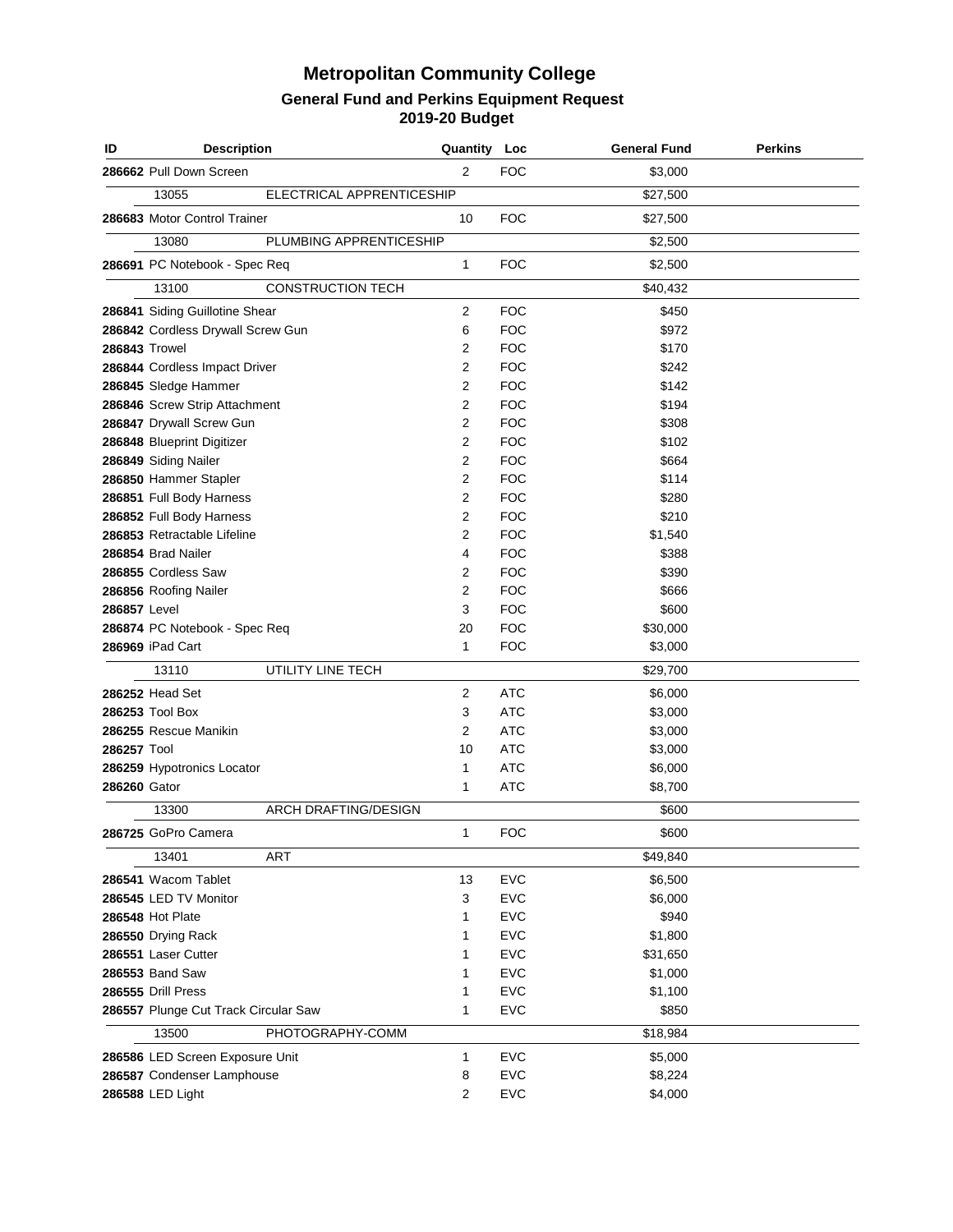| ID             | <b>Description</b>                          |                                | Quantity Loc   |            | <b>General Fund</b> | <b>Perkins</b> |
|----------------|---------------------------------------------|--------------------------------|----------------|------------|---------------------|----------------|
|                | 286589 Flash Unit                           |                                | 6              | <b>EVC</b> | \$1,680             |                |
|                | 286590 Lighting Modifier                    |                                | 1              | <b>EVC</b> | \$80                |                |
|                | 13520                                       | VIDEO/AUDIO COMMUNICATION ARTS |                |            | \$30,220            |                |
|                | 286592 Digital Single Lens Reflex Camera    |                                | 3              | <b>EVC</b> | \$8,400             |                |
|                | 286595 Boom & Shock Mount Pro               |                                | 1              | <b>EVC</b> | \$350               |                |
|                | 286596 Boom & Shock Mount                   |                                | 4              | <b>EVC</b> | \$800               |                |
|                | 286597 Hot Light                            |                                | $\overline{2}$ | <b>EVC</b> | \$1,200             |                |
|                | 286598 LED Panel                            |                                | 4              | <b>EVC</b> | \$1,600             |                |
|                | 286600 LED Light                            |                                | 2              | <b>EVC</b> | \$1,960             |                |
|                | 286605 Zoom Sound Recorder                  |                                | 3              | <b>EVC</b> | \$900               |                |
|                | 286607 Wireless Lavalier Microphone Kit     |                                | 4              | <b>EVC</b> | \$2,200             |                |
|                | 286608 LED 3 Light Kit                      |                                | 1              | <b>EVC</b> | \$1,500             |                |
|                | 286609 LED 3 Light Kit                      |                                | 2              | <b>EVC</b> | \$1,100             |                |
|                | 286610 Cinema Camera Kit                    |                                | 1              | <b>EVC</b> | \$9,000             |                |
|                | 286611 Pro Headphone                        |                                | 11             | <b>EVC</b> | \$1,210             |                |
|                | 13700                                       | AC/HEATING/REFRIG              |                |            | \$21,500            |                |
|                | 286731 PC Notebook                          |                                | 1              | <b>FOC</b> | \$3,000             |                |
|                | 286736 PC Notebook                          |                                | 3              | <b>FOC</b> | \$4,500             |                |
|                | 286741 HVACR Unit                           |                                | 3              | <b>FOC</b> | \$6,000             |                |
|                | 286742 Roll Former                          |                                | 1              | <b>FOC</b> | \$5,000             |                |
|                | 286743 Tool Box                             |                                | 2              | <b>FOC</b> | \$1,000             |                |
| 286744 Tool    |                                             |                                | 2              | <b>FOC</b> | \$2,000             |                |
|                | 13900                                       | WELDING TECHNOLOGY             |                |            | \$68,000            | \$32,000       |
|                |                                             |                                |                |            |                     |                |
| 286914 Torch   |                                             |                                | 4              | SOC<br>SOC | \$24,000            |                |
|                | 286915 Hypertherm                           |                                | 5              | SOC        |                     | \$20,000       |
|                | 286916 Pipe Beveller                        |                                | 3              | SOC        |                     | \$12,000       |
|                | 286917 Welder                               |                                | 6<br>8         | SOC        | \$12,000            |                |
|                | 286918 Gas Tungsten Arc Welder              |                                |                |            | \$32,000            |                |
|                | 14110                                       | MEDICAL ASSISTING PROGRAM      |                |            | \$4,350             |                |
|                | 286425 ECG Machine                          |                                | 1              | SOC        | \$4,350             |                |
|                | 14300                                       | RESP CARE TECHNOLOGY           |                |            |                     | \$50,000       |
|                | 286324 Lung Simulator                       |                                | 1              | SOC        |                     | \$20,000       |
|                | 286325 Mechanical Ventilator                |                                | 1              | SOC        |                     | \$30,000       |
|                | 14400                                       | DENTAL ASSISTING               |                |            | \$69,500            |                |
|                | 286427 Digital Intraoral Scanner & Software |                                | 1              | SOC        | \$20,000            |                |
|                | 286429 Digital X-Ray Sensor                 |                                | 4              | SOC        | \$48,000            |                |
|                | 286430 Model Trimmer                        |                                | 1              | SOC        | \$1,500             |                |
|                | 14800                                       | ASSOC SCIENCE NURSNG           |                |            | \$8,485             | \$84,157       |
|                | 286161 Pulse Sensor                         |                                | 2              | SOC        | \$600               |                |
|                | 286163 Injection Pad                        |                                | 50             | SOC        | \$1,085             |                |
| 286164 Cable   |                                             |                                | 2              | SOC        | \$1,000             |                |
|                | 286338 Cabinet                              |                                | 1              | SOC        | \$800               |                |
|                | 286958 Synthetic Cadaver                    |                                | 1              | SOC        |                     | \$84,157       |
|                | 294243 Alarus Pump                          |                                | 1              | SOC        | \$5,000             |                |
|                |                                             |                                |                |            |                     |                |
|                | 15800                                       | <b>COMMUNICATIONS</b>          |                |            | \$2,200             |                |
| 286336 Printer |                                             |                                | 1              | <b>ARW</b> | \$700               |                |
|                | 286413 Portable Web Conferencing Kit        |                                | 1              | <b>ARW</b> | \$300               |                |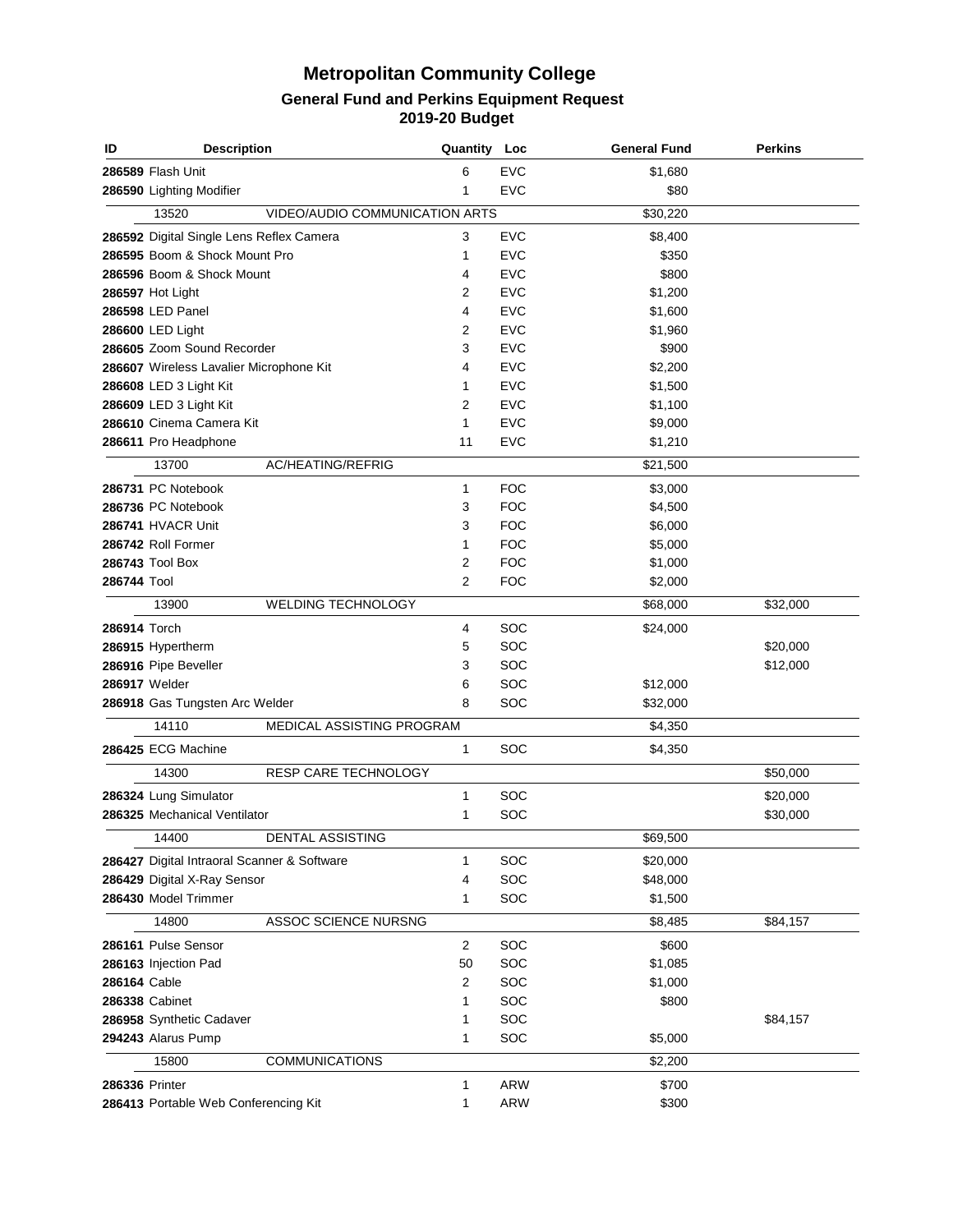| ID            | <b>Description</b>                    |                                       | Quantity Loc   |            | <b>General Fund</b> | <b>Perkins</b> |
|---------------|---------------------------------------|---------------------------------------|----------------|------------|---------------------|----------------|
| 286415 iPad   |                                       |                                       | 2              | <b>ARW</b> | \$1,200             |                |
|               | 17100                                 | <b>CIVIL ENGINEERING</b>              |                |            | \$9,000             | \$50,000       |
|               | 286719 Surveying Equipment            |                                       | 2              | <b>FOC</b> |                     | \$50,000       |
|               | 286720 Window Shade                   |                                       | 6              | <b>FOC</b> | \$9,000             |                |
|               | 17200                                 | <b>COMPUTER SCIENCE</b>               |                |            | \$17,890            |                |
|               | 286804 PC Notebook - Spec Req         |                                       | 10             | <b>ARW</b> | \$17,890            |                |
|               |                                       |                                       |                |            |                     |                |
|               | 17600                                 | HORTICULTURE, LAND SYSTEMS&MANAGEMENT |                |            | \$39,510            |                |
|               | 286790 Bookshelf                      |                                       | 3              | <b>FOC</b> | \$1,650             |                |
|               | 286792 Storage Cabinet                |                                       | 1              | <b>FOC</b> | \$810               |                |
|               | 286794 Standing Desk                  |                                       | 2              | <b>FOC</b> | \$800               |                |
|               | 286799 PC Notebook - Spec Req         |                                       | $\overline{2}$ | <b>FOC</b> | \$8,000             |                |
|               | 286801 Macro Lens                     |                                       | $\mathbf{1}$   | <b>FOC</b> | \$3,000             |                |
|               | 286802 Docking Station                |                                       | 1              | <b>FOC</b> | \$800               |                |
|               | 286806 Educational Signage            |                                       | 100            | <b>FOC</b> | \$5,000             |                |
|               | 286817 Microscope                     |                                       | 5              | <b>FOC</b> | \$5,250             |                |
|               | 286822 Light Stand                    |                                       | 1              | <b>FOC</b> | \$1,000             |                |
|               | 286823 Zip Level                      |                                       | 1              | <b>FOC</b> | \$1,000             |                |
|               | 286824 Time Lapse Camera              |                                       | 5              | <b>FOC</b> | \$4,000             |                |
|               | 286825 Table Top Lights Table         |                                       | 10             | <b>FOC</b> | \$1,500             |                |
|               | 286827 Convertable Bench & Table      |                                       | 6              | <b>FOC</b> | \$3,000             |                |
|               | 286828 Table Top Hood                 |                                       | 4              | <b>FOC</b> | \$3,700             |                |
|               | 17800                                 | <b>BIOLOGY</b>                        |                |            | \$88,655            |                |
| 286502 Slide  |                                       |                                       | 1              | <b>EVC</b> | \$2,500             |                |
|               | 286503 Document Camera                |                                       | 1              | <b>EVC</b> | \$400               |                |
|               | 286504 Wi-Fi camera                   |                                       | 1              | <b>EVC</b> | \$900               |                |
|               | 286509 Microscope Slide               |                                       | 1              | <b>EVC</b> | \$3,000             |                |
|               | 286510 Microscope Cleaning            |                                       | 68             | <b>EVC</b> | \$2,380             |                |
|               | 286512 Equipment Maintenance & Repair |                                       | $\mathbf{1}$   | <b>FOC</b> | \$5,000             |                |
| 286513 Filter |                                       |                                       | $\overline{2}$ | <b>FOC</b> | \$900               |                |
|               | 286517 Microscope slide               |                                       | 250            | <b>FOC</b> | \$2,500             |                |
|               | 286518 Printer                        |                                       | $\mathbf{1}$   | <b>FOC</b> | \$700               |                |
|               | 286519 Compound Microscope            |                                       | 24             | <b>FOC</b> | \$48,000            |                |
|               | 286520 Mammal Skull                   |                                       | 8              | <b>FOC</b> | \$1,000             |                |
|               | 286521 Microscope Slide               |                                       | 1200           | <b>FOC</b> | \$10,800            |                |
|               | 286523 Embedded Frog Life Cycle Mount |                                       | 18             | <b>FOC</b> | \$1,080             |                |
|               |                                       |                                       | 3              | <b>FOC</b> | \$225               |                |
|               | 286524 Replica Chimp Femur            |                                       | 3              | <b>FOC</b> | \$420               |                |
|               | 286525 Pop Bead Set                   |                                       |                |            |                     |                |
|               | 286528 Microscope Maintenance         |                                       | 50<br>1        | SOC<br>SOC | \$1,750             |                |
|               | 286529 Distiller & Autoclave Repair   |                                       |                |            | \$1,000             |                |
|               | 286530 Hands On Science Experiment    |                                       | 1              | SOC        | \$1,000             |                |
|               | 286537 Storage Cabinet                |                                       | 1              | SOC        | \$1,100             |                |
|               | 286539 Glassware                      |                                       | 1              | SOC        | \$1,000             |                |
| 286542 Model  |                                       |                                       | 1              | SOC        | \$1,000             |                |
|               | 286549 Refrigerator                   |                                       | 1              | SOC        | \$2,000             |                |
|               | 17802                                 | <b>CHEMISTRY</b>                      |                |            | \$13,200            |                |
|               | 286507 Glassware                      |                                       | 1              | <b>EVC</b> | \$2,000             |                |
|               | 286508 Vernier Probe                  |                                       | 1              | <b>EVC</b> | \$2,000             |                |
| 286514 Filter |                                       |                                       | 3              | <b>FOC</b> | \$2,100             |                |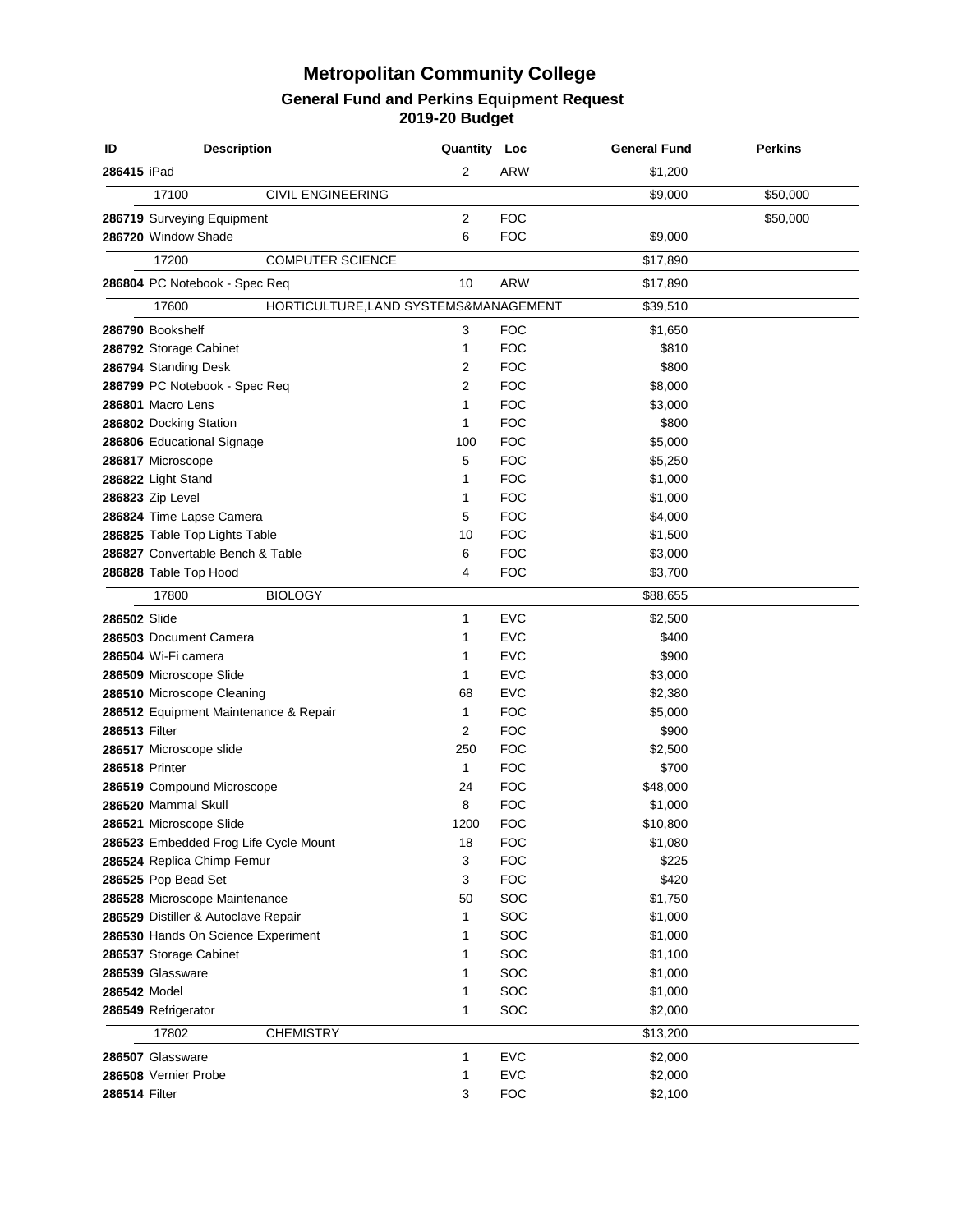| ID            | <b>Description</b>                                | <b>Quantity Loc</b> |            | <b>General Fund</b> | <b>Perkins</b> |
|---------------|---------------------------------------------------|---------------------|------------|---------------------|----------------|
|               | 286515 Vernier Probe                              | 12                  | <b>FOC</b> | \$3,600             |                |
|               | 286547 Hood Filter                                | 10                  | SOC        | \$3,500             |                |
|               | 18400<br><b>EMERGENCY MEDICAL TECHNICIAN</b>      |                     |            | \$101,959           |                |
|               | 286171 Life Form Male Catheterization Simulator   | 2                   | <b>ARW</b> | \$1,350             |                |
|               | 286172 Life Form Female Catheterization Simulator | 2                   | <b>ARW</b> | \$1,350             |                |
|               | 286177 Ambulance Cot                              | 4                   | <b>ARW</b> | \$26,840            |                |
|               | 286178 Manikin                                    | 1                   | <b>ARW</b> | \$11,300            |                |
|               | 286180 Child Size Manikin                         | 1                   | <b>ARW</b> | \$6,000             |                |
|               | 286181 Infant Manikin                             | 2                   | <b>ARW</b> | \$1,490             |                |
|               | 286182 Neonatal Intubation Trainer                | 2                   | <b>ARW</b> | \$1,214             |                |
|               | 286183 Pediatric Restraint System                 | 1                   | <b>ARW</b> | \$325               |                |
|               | 286185 Pneumothorax Trainer                       | 2                   | <b>ARW</b> | \$1,200             |                |
| 286186 iPad   |                                                   | 4                   | <b>ARW</b> | \$3,600             |                |
| 286187 iPad   |                                                   | 1                   | ARW        | \$1,400             |                |
|               | 286188 IO Drill                                   | 2                   | ARW        | \$400               |                |
|               | 286190 Handheld Pulse Oximeter                    | $\overline{2}$      | ARW        | \$1,100             |                |
|               | 286191 Video Laryngoscope                         | 2                   | ARW        | \$2,800             |                |
|               | 286192 Transport Ventilator                       | 1                   | ARW        | \$7,200             |                |
|               | 286193 Obstetrical Manikin                        | 2                   | ARW        | \$1,300             |                |
|               | 286194 Extrication Gear                           | 5                   | ARW        | \$3,200             |                |
|               | 286195 Suction Unit                               | 2                   | ARW        | \$2,000             |                |
|               | 286196 iSimulate Unit                             | 4                   | ARW        | \$8,000             |                |
|               | 286198 CPR Add On                                 | 2                   | ARW        | \$2,000             |                |
|               | 286199 Cylinder Tank                              | 40                  | ARW        | \$3,680             |                |
|               | 286200 Manikin                                    | 1                   | ARW        | \$5,000             |                |
|               | 286201 Manikin                                    | 1                   | ARW        | \$360               |                |
|               | 286202 Manikin & Supply                           | 1                   | ARW        | \$8,000             |                |
|               | 286223 Hemorrhage Control Trainer                 | 2                   | <b>ARW</b> | \$850               |                |
|               |                                                   |                     |            |                     |                |
|               | 18405<br><b>CERTIFIED NURSING ASSISTANT</b>       |                     |            | \$6,000             |                |
|               | 286420 Electric Hospital Bed                      | 2                   | SOC        | \$6,000             |                |
|               | 18500<br><b>FIRE SCIENCE</b>                      |                     |            | \$50,800            |                |
|               | 285974 Student Bunker Gear                        | 8                   | ARW        | \$11,000            |                |
|               | 285975 Instructor Bunker Gear                     | 12                  | ARW        | \$18,300            |                |
|               | 285981 Enclosed Trailer                           | 1                   | ARW        | \$6,250             |                |
|               | 285997 Ventilation Prop                           | 4                   | ARW        | \$8,400             |                |
| 286016 Tablet |                                                   | 2                   | ARW        | \$850               |                |
|               | 286215 In-Mask Thermal Imager                     | 4                   | <b>ARW</b> | \$6,000             |                |
|               | 71130<br>AREA LEARNING/ACADEMIC AFFAIRS           |                     |            | \$2,500             |                |
|               | 286322 PC Notebook - Spec Req                     | 1                   | ARW        | \$1,200             |                |
|               | 286326 Furniture                                  | 1                   | <b>ARW</b> | \$1,300             |                |
|               | 72225<br>DEAN HUMANITIES & THE ARTS               |                     |            | \$10,500            |                |
|               | 286637 Plexi Display Case                         | 8                   | <b>ARW</b> | \$8,000             |                |
|               | 286638 Display Case                               | 5                   | <b>ARW</b> | \$2,500             |                |
|               | 72245<br>DEAN OF CAREER AND TECH EDUCATION        |                     |            | \$1,500             |                |
|               | 286666 Scanner/Fax                                | $\mathbf{1}$        | <b>ARW</b> | \$1,500             |                |
|               | 72250<br>DEAN OF HEALTH CAREERS                   |                     |            |                     |                |
|               |                                                   |                     |            | \$3,270             |                |
|               | 286431 File Cabinet                               | $\mathbf{1}$        | <b>ARW</b> | \$510               |                |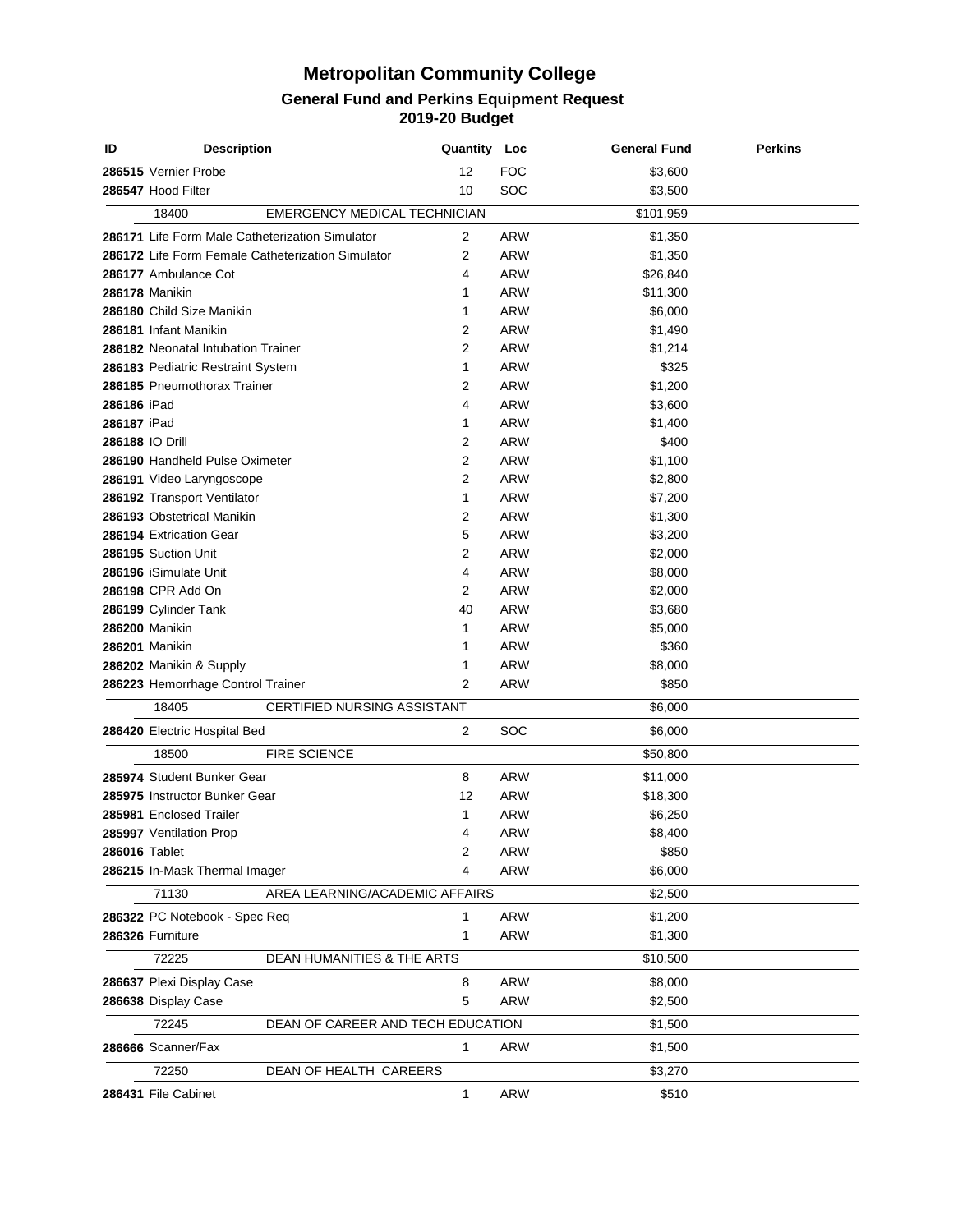| ID                | <b>Description</b>                          |                                         | Quantity Loc                     |                          | <b>General Fund</b> | <b>Perkins</b> |
|-------------------|---------------------------------------------|-----------------------------------------|----------------------------------|--------------------------|---------------------|----------------|
|                   | 286432 File Cabinet                         |                                         | 1                                | <b>ARW</b>               | \$2,100             |                |
|                   | 286433 Keyboard Tray                        |                                         | 2                                | <b>ARW</b>               | \$660               |                |
|                   | 72255                                       | <b>DEAN MATH &amp; NATURAL SCIENCES</b> |                                  |                          | \$3,000             |                |
| 286957 TV         |                                             |                                         | 6                                | <b>ARW</b>               | \$3,000             |                |
|                   |                                             |                                         | <b>Academic Affairs Total</b>    |                          | \$1,165,879         | \$527,766      |
|                   | <b>Business Operations</b>                  |                                         |                                  |                          |                     |                |
|                   | 62220                                       | <b>CENTRAL STORES</b>                   |                                  |                          | \$6,900             |                |
|                   |                                             |                                         |                                  |                          |                     |                |
|                   | 286110 Electric Coil & Crimper              |                                         | 1<br>1                           | <b>ARW</b><br><b>ARW</b> | \$1,400             |                |
|                   | 286169 Staple Finisher & Puncher Unit       |                                         |                                  |                          | \$5,500             |                |
|                   | 62310                                       | PUBLIC SAFETY                           |                                  |                          | \$60,346            |                |
|                   | 286119 Dispatch Station                     |                                         | 1                                | <b>ARW</b>               | \$7,705             |                |
|                   | 286122 Body Camera                          |                                         | 8                                | <b>ARW</b>               | \$2,880             |                |
|                   | 286123 Vehicle                              |                                         | 1                                | <b>ARW</b>               | \$41,461            |                |
| 286251 Printer    |                                             |                                         | 1                                | <b>ARW</b>               | \$4,300             |                |
| 286289 Laptop     |                                             |                                         | 1                                | <b>ARW</b>               | \$4,000             |                |
|                   |                                             |                                         | <b>Business Operations Total</b> |                          | \$67,246            |                |
| <b>Facilities</b> |                                             |                                         |                                  |                          |                     |                |
|                   | 63410                                       | <b>FACILITIES MANAGEMENT</b>            |                                  |                          | \$150,000           |                |
|                   | 285898 College-Wide Furniture               |                                         | 1                                | <b>ARW</b>               | \$150,000           |                |
|                   | 63420                                       | FACILITIES PLANNING & CONSTRUCTION      |                                  |                          | \$4,000             |                |
|                   | 286211 Chair - Std Office                   |                                         | 2                                | <b>ARW</b>               | \$1,000             |                |
|                   | 286212 Furniture                            |                                         | 3                                | <b>ARW</b>               | \$3,000             |                |
|                   | 63610                                       | <b>VEHICLE MAINTENANCE</b>              |                                  |                          | \$1,000             |                |
|                   | 285899 Miscellaneous Small Tool             |                                         | 10                               | <b>ARW</b>               | \$1,000             |                |
|                   | 63612                                       | <b>BLDG MAINTENANCE</b>                 |                                  |                          | \$302,795           |                |
| 285876 Desk       |                                             |                                         | 1                                | <b>ARW</b>               | \$1,200             |                |
| 285877 Planer     |                                             |                                         | 1                                | <b>ARW</b>               | \$3,500             |                |
| 285878 Drill      |                                             |                                         | 2                                | <b>ARW</b>               | \$400               |                |
|                   | 285879 Metal Strapping & Tools Cart Machine |                                         | 1                                | <b>ARW</b>               | \$1,050             |                |
|                   | 285880 Quickie Saw                          |                                         | 1                                | <b>ARW</b>               | \$910               |                |
|                   | 285881 Shop Vac                             |                                         | 2                                | <b>ARW</b>               | \$400               |                |
|                   | 285882 Vertical Panel Saw                   |                                         | 1                                | <b>ARW</b>               | \$6,000             |                |
|                   | 285883 Appliance Dolly                      |                                         | 1                                | <b>ARW</b>               | \$600               |                |
|                   | 285884 Swaging Kit                          |                                         | 1                                | <b>ARW</b>               | \$130               |                |
|                   | 285885 Ladder                               |                                         | 1                                | <b>ARW</b>               | \$175               |                |
|                   | 285887 Cordless Band Saw                    |                                         | 1                                | <b>ARW</b>               | \$600               |                |
|                   | 285888 12 Foot Material Lift                |                                         | 1                                | <b>ARW</b>               | \$1,815             |                |
|                   | 285889 4 Foot Step Ladder                   |                                         | 1                                | <b>ARW</b>               | \$145               |                |
|                   | 285891 Wide Gear/Pulley Puller              |                                         | 1                                | <b>ARW</b>               | \$800               |                |
|                   | 285892 Socket Set                           |                                         | 1                                | <b>ARW</b>               | \$600               |                |
|                   | 285893 Pipe Tap                             |                                         | 2                                | <b>ARW</b>               | \$300               |                |
|                   | 285895 Boroscope                            |                                         | 1                                | <b>ARW</b>               | \$180               |                |
|                   | 285896 Hammer Drill Kit                     |                                         | 1                                | <b>ARW</b>               | \$300               |                |
|                   | 285897 Infrared Camera                      |                                         | 3                                | <b>ARW</b>               | \$1,140             |                |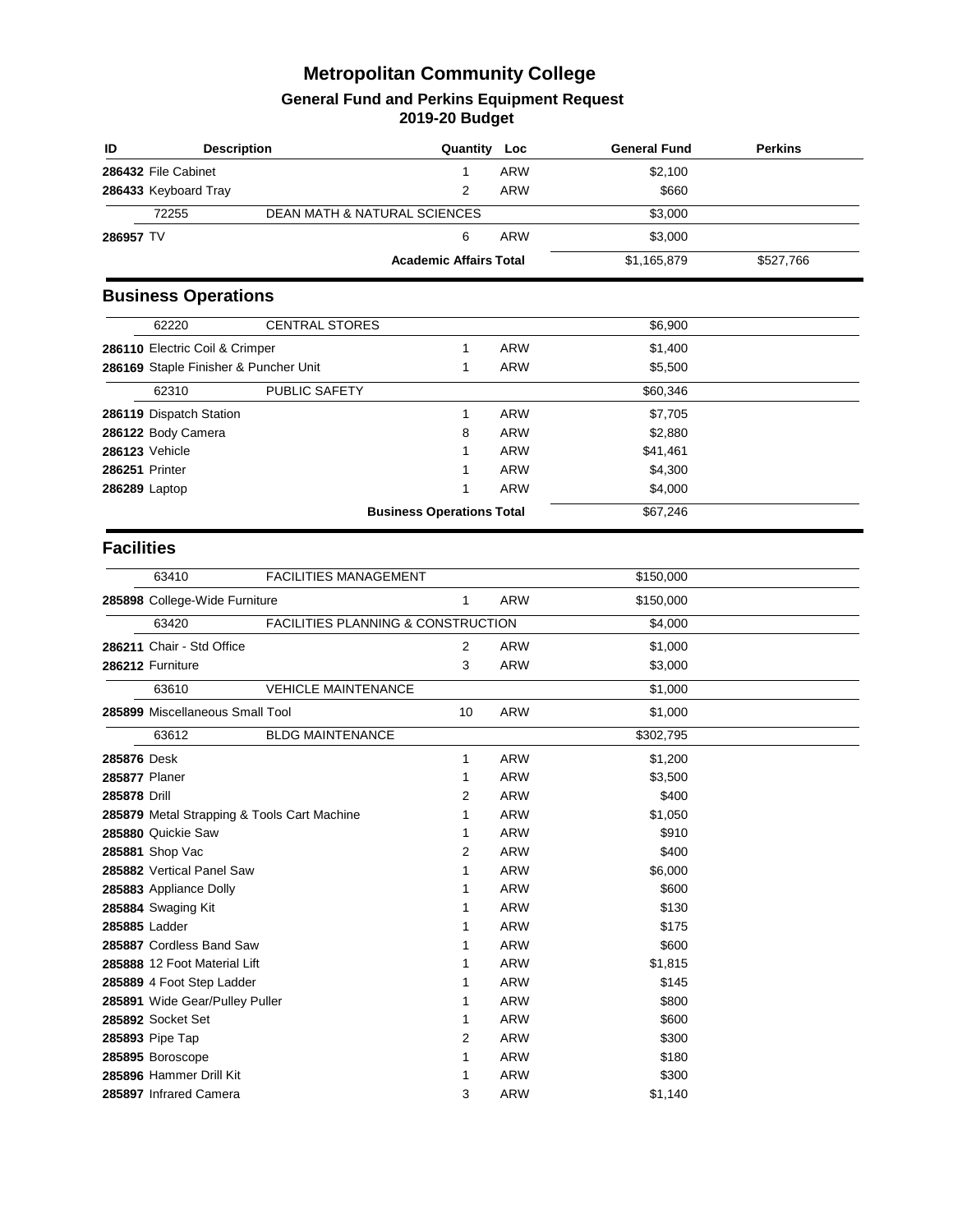| ID          | <b>Description</b>                          | Quantity Loc |             | <b>General Fund</b> | <b>Perkins</b> |
|-------------|---------------------------------------------|--------------|-------------|---------------------|----------------|
|             | 285900 Miscellaneous Small Tool             | 50           | ARW         | \$5,000             |                |
|             | 285901 Miscellaneous Small Tool             | 10           | <b>FOC</b>  | \$1,000             |                |
|             | 285902 Miscellaneous Small Tool             | 10           | <b>EVC</b>  | \$1,000             |                |
|             | 285903 Miscellaneous Small Tool             | 10           | SOC         | \$1,000             |                |
|             | 285904 Miscellaneous Small Tool             | 4            | <b>FRC</b>  | \$400               |                |
|             | 285910 Utility Cart                         | 1            | ARW         | \$250               |                |
|             | 285911 Replace Equipment                    | 1            | ARW         | \$10,000            |                |
|             | 285915 Electric Paint Sprayer               | 1            | ARW         | \$2,100             |                |
|             | 285916 Sky Jack Scissor Lift                | 1            | ARW         | \$23,000            |                |
|             | 285917 Towmaster Trailer                    | 1            | ARW         | \$9,500             |                |
|             | 285919 Circuit Tracer                       | 1            | ARW         | \$1,000             |                |
|             | 285920 Job Sight Light                      | 6            | ARW         | \$3,000             |                |
|             | 285921 Hydraulic Knock Out Kit              | 1            | ARW         | \$1,500             |                |
|             | 285922 Ladder Rack                          | 1            | ARW         | \$1,000             |                |
|             | 285923 Cordless Rotary Hammer               | 3            | ARW         | \$900               |                |
|             | 285924 Cordless Portaband Saw Kit           | 1            | ARW         | \$230               |                |
|             | 285925 Vehicle                              | 1            | ARW         | \$35,000            |                |
|             | 285928 Bucket Truck                         | 1            | ARW         | \$142,000           |                |
|             | 285938 Platform Lift                        | 1            | ARW         | \$1,625             |                |
|             | 285942 Two Way Radio                        | 3            | <b>FOC</b>  | \$2,175             |                |
|             | 285949 Surface Pro Tablet                   | 1            | <b>EVC</b>  | \$1,200             |                |
|             | 285950 Surface Pro Tablet                   | 1            | SOC         | \$1,200             |                |
|             | 285951 Transmitter                          | 1            | <b>FOC</b>  | \$5,000             |                |
|             | 285952 Pallet Jack                          | 1            | <b>FOC</b>  | \$500               |                |
|             | 285957 High Reach Lift                      | 1            | SOC         | \$18,000            |                |
|             | 285972 iPad Pro                             | 5            | ARW         | \$7,000             |                |
| 285973 TV   |                                             | 1            | <b>FOC</b>  | \$1,000             |                |
|             | 285984 Portable Partition                   | 2            | <b>FOC</b>  | \$3,600             |                |
|             | 285985 Chair - Std Office                   | 1            | <b>EVC</b>  | \$750               |                |
| 285986 Desk |                                             | 1            | <b>EVC</b>  | \$1,100             |                |
|             | 285987 File Cabinet                         | 1            | EVC         | \$500               |                |
|             | 285988 File Cabinet                         | 1            | <b>EVC</b>  | \$300               |                |
|             | 285989 File Cabinet                         | 1            | <b>EVC</b>  | \$720               |                |
|             | <b>CUSTODIAL SERVICES</b><br>63613          |              |             | \$18,750            |                |
|             | 285937 Vacuum Cleaner                       | 4            | FOC         | \$2,800             |                |
|             | 285945 Scrubber                             | 1            | <b>FOC</b>  | \$3,875             |                |
|             | 285947 Floor Mat Storage Cart               | 1            | <b>FOC</b>  | \$400               |                |
|             | 285948 Surface Pro Tablet                   | 1            | <b>FOC</b>  | \$1,200             |                |
|             | 285953 Cordless Vacuum                      | 1            | <b>EVC</b>  | \$1,650             |                |
|             | 285956 Cordless Upright Vacuum              | 1            | SOC         | \$1,100             |                |
|             | 285958 Two Way Radio                        | 2            | SOC         | \$1,450             |                |
|             | 285964 Battery Powered Back Pack Vacuum Kit | 2            | SOC         | \$3,000             |                |
|             | 285966 Snow Blower                          | 1            | <b>FOC</b>  | \$625               |                |
|             | 285990 Chair - Std Office                   | 1            | <b>EVC</b>  | \$750               |                |
| 285991 Desk |                                             | 1            | <b>EVC</b>  | \$1,100             |                |
|             | 285992 File Cabinet                         | 1            | <b>EVC</b>  | \$500               |                |
|             | 285993 File Cabinet                         | 1            | <b>EVC</b>  | \$300               |                |
|             |                                             |              |             |                     |                |
|             | 63615<br><b>GROUNDS DEPARTMENT</b>          |              |             | \$74,150            |                |
|             | 285906 Miscellaneous Small Tool             | 15           | <b>FOC</b>  | \$1,500             |                |
|             | 285907 Miscellaneous Small Tool             | 5            | ${\sf EVC}$ | \$500               |                |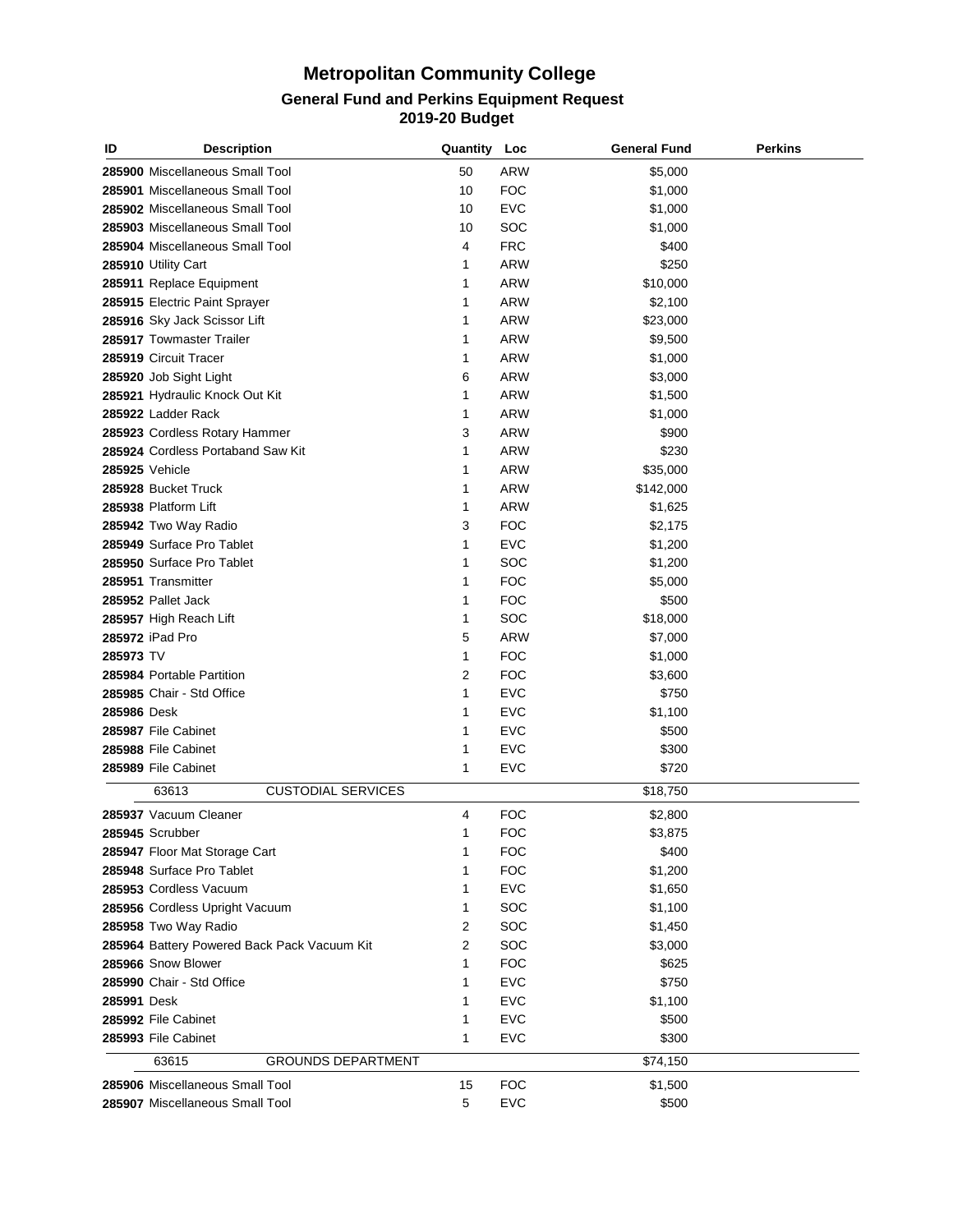| ID<br><b>Description</b>         | Quantity                | Loc        | <b>General Fund</b> | <b>Perkins</b> |
|----------------------------------|-------------------------|------------|---------------------|----------------|
| 285908 Miscellaneous Small Tool  | 5                       | <b>SOC</b> | \$500               |                |
| 285934 Backpack Sprayer          |                         | <b>EVC</b> | \$175               |                |
| 285935 UTV Bed Wall Extender     |                         | <b>EVC</b> | \$900               |                |
| 285936 Bobcat Bucket Spill Guard |                         | <b>EVC</b> | \$450               |                |
| 285939 Truck with Dump Body      |                         | <b>EVC</b> | \$60,000            |                |
| 285940 UTV Cargo Box Spreader    |                         | <b>EVC</b> | \$4,300             |                |
| 285941 Two Way Radio             | 3                       | FOC        | \$2.175             |                |
| 285954 Telescopic Pole Saw       |                         | <b>EVC</b> | \$450               |                |
| 285955 Fuel Transfer Tank        | 1                       | <b>SOC</b> | \$3,200             |                |
|                                  | <b>Facilities Total</b> |            | \$550.695           |                |

#### **President's Area**

|              | 52208                          | <b>SPECIAL EVENTS</b>              |                               |            | \$14,100 |  |
|--------------|--------------------------------|------------------------------------|-------------------------------|------------|----------|--|
|              | 286452 PC Notebook             |                                    | 3                             | <b>ARW</b> | \$5,400  |  |
|              | 286455 Portable AV Cart        |                                    | 8                             | ARW        | \$3,200  |  |
|              | 286819 Table Cover             |                                    | 30                            | <b>ARW</b> | \$3,000  |  |
|              | 286820 Podium                  |                                    |                               | <b>ARW</b> | \$500    |  |
|              | 294065 Crossbar and Drape      |                                    | 4                             | <b>ARW</b> | \$2,000  |  |
|              | 85010                          | <b>DISABILITY SUPPORT SERVICES</b> |                               |            | \$17,000 |  |
| 286937 Chair |                                |                                    | 3                             | <b>ARW</b> | \$3,000  |  |
|              | 286938 Adjustable Height Table |                                    | 3                             | <b>ARW</b> | \$3,000  |  |
|              | 286939 Telepresence Robot      |                                    | 2                             | <b>ARW</b> | \$9,000  |  |
| 286940 iPad  |                                |                                    | 2                             | <b>ARW</b> | \$2,000  |  |
|              | 92210                          | <b>PLANNING</b>                    |                               |            | \$3,800  |  |
|              | 286453 PC Notebook             |                                    | 1                             | ARW        | \$1,800  |  |
| 286454 iPad  |                                |                                    | 1                             | <b>ARW</b> | \$2,000  |  |
|              | 92213                          | <b>RESEARCH</b>                    |                               |            | \$3,600  |  |
|              | 286352 PC Notebook             |                                    | $\overline{2}$                | <b>ARW</b> | \$3,600  |  |
|              |                                |                                    | <b>President's Area Total</b> |            | \$38,500 |  |

### **Strategic Initiatives Area**

|                | 82103                     | <b>VETERANS CENTER</b>           |   |            | \$11,600 |  |
|----------------|---------------------------|----------------------------------|---|------------|----------|--|
|                | 294029 PC Desktop         |                                  | 4 | <b>ARW</b> | \$4,400  |  |
|                | 294030 PC Notebook        |                                  | 4 | <b>ARW</b> | \$7,200  |  |
|                | 86200                     | <b>OUTREACH</b>                  |   |            | \$5,500  |  |
|                | 286522 Dual Monitor       |                                  | 7 | <b>ARW</b> | \$1,750  |  |
| 286543 Tablet  |                           |                                  | 5 | <b>ARW</b> | \$750    |  |
|                | 294080 Chair - Executive  |                                  |   | ARW        | \$750    |  |
|                | 294081 Chair - Std Office |                                  | 3 | ARW        | \$2,250  |  |
|                | 86201                     | <b>CENTRAL RECORDS</b>           |   |            | \$2,300  |  |
| 285970 Printer |                           |                                  | 2 | <b>ARW</b> | \$1,800  |  |
| 285971 Printer |                           |                                  |   | <b>ARW</b> | \$500    |  |
|                | 86210                     | <b>ENROLLMENT SERVICES ADMIN</b> |   |            | \$750    |  |
|                | 293990 Chair - Executive  |                                  |   | <b>ARW</b> | \$750    |  |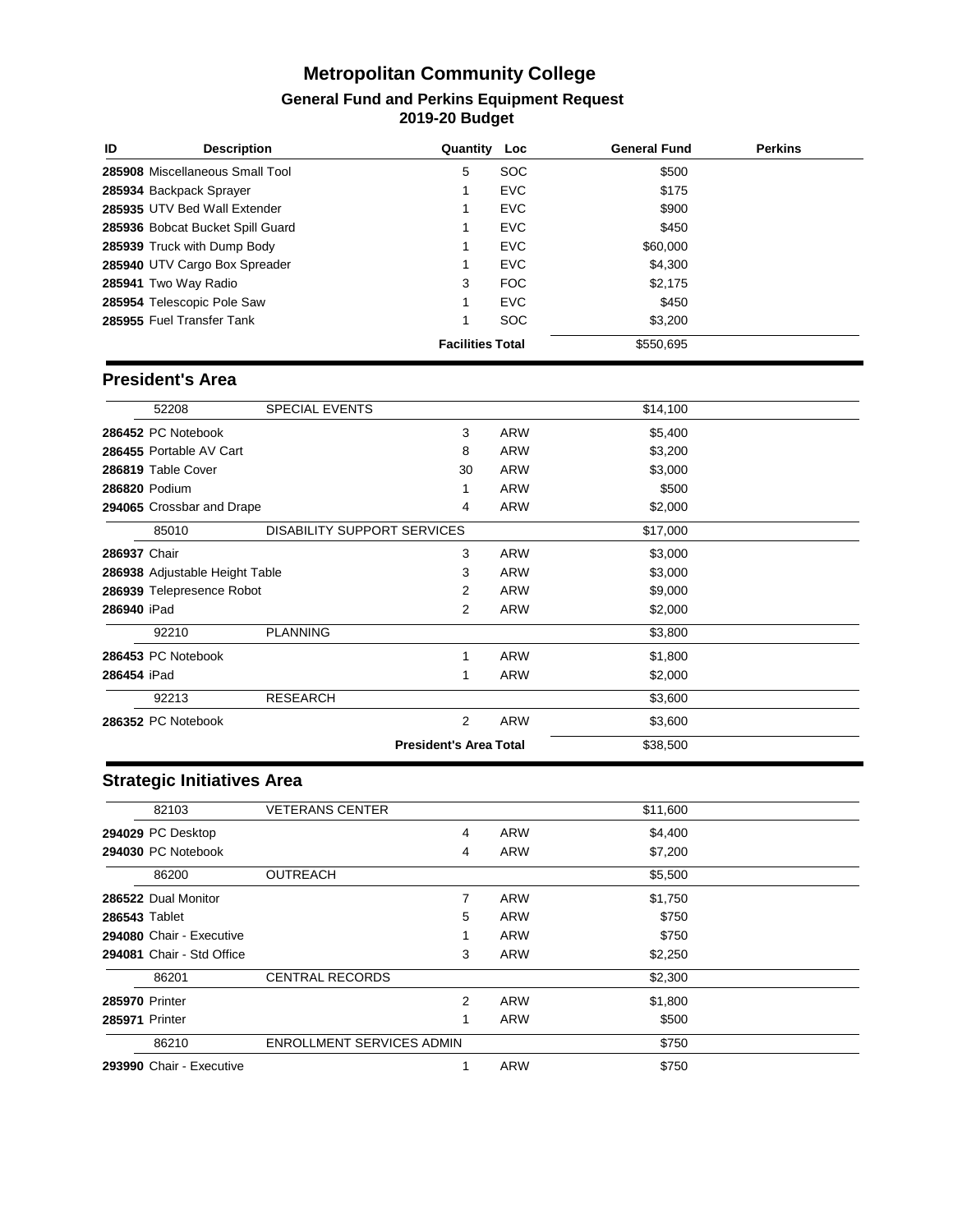| ID          | <b>Description</b>                |                                         | Quantity                      | Loc        | <b>General Fund</b> | <b>Perkins</b> |
|-------------|-----------------------------------|-----------------------------------------|-------------------------------|------------|---------------------|----------------|
|             | 88800                             | <b>CWE K-12 PARTNERSHIPS</b>            |                               |            | \$4,050             |                |
|             | 286268 Chair - Executive          |                                         | 3                             | <b>ARW</b> | \$2,250             |                |
|             | 286269 PC Notebook - Spec Req     |                                         | 1                             | <b>ARW</b> | \$1,800             |                |
|             |                                   | <b>Strategic Initiatives Area Total</b> |                               |            | \$24,200            |                |
|             | <b>Student Services</b>           |                                         |                               |            |                     |                |
|             | 71133                             | COOP/SERVICE LEARNING                   |                               |            | \$1,800             |                |
|             | 286341 PC Notebook                |                                         | 1                             | <b>ARW</b> | \$1,800             |                |
|             | 82100                             | <b>CAMPUS/CENTER STUDENT SERVICES</b>   |                               |            | \$9,330             |                |
|             | 286004 Chair - Classroom Ht. Adj. |                                         | 1                             | <b>FRC</b> | \$380               |                |
|             | 286090 File Cabinet               |                                         | 1                             | <b>ATC</b> | \$500               |                |
|             | 286091 Bookcase                   |                                         |                               | <b>ATC</b> | \$550               |                |
|             | 286092 Chair - Executive          |                                         |                               | <b>ATC</b> | \$750               |                |
| 286093 Desk |                                   |                                         | 1                             | <b>ATC</b> | \$1,100             |                |
|             | 286728 Chair - Std Office         |                                         | 7                             | <b>EVC</b> | \$5,250             |                |
|             | 293993 File Cabinet               |                                         | 1                             | <b>ATC</b> | \$800               |                |
|             | 82150                             | CAREER AND ACADEMIC SERVICES            |                               |            | \$8,000             |                |
|             | 286019 Furniture                  |                                         | 2                             | <b>FOC</b> | \$2,600             |                |
|             | 286321 PC Notebook                |                                         | 3                             | <b>FOC</b> | \$5,400             |                |
|             | 84300                             | CAMPUS/CENTER ADMINISTRATION            |                               |            | \$58,590            |                |
|             | 286752 Chair - Std Office         |                                         | 43                            | <b>EVC</b> | \$32,250            |                |
|             | 286754 Table - 18x60              |                                         | 26                            | <b>EVC</b> | \$10,140            |                |
|             | 286755 Chair - Classroom Stack    |                                         | 72                            | <b>EVC</b> | \$16,200            |                |
|             |                                   |                                         | <b>Student Services Total</b> |            | \$77,720            |                |

#### **Technology Services**

| 56302                             | IT SUPPORT SERVICES |                                  |            | \$1,013,025 |  |
|-----------------------------------|---------------------|----------------------------------|------------|-------------|--|
| 286068 PC Notebook                |                     | 120                              | ARW        | \$240,000   |  |
| <b>286069 Laptop</b>              |                     | 150                              | <b>ARW</b> | \$67,500    |  |
| 286070 PC Replacement             |                     | 300                              | <b>ARW</b> | \$270,000   |  |
| 286071 MAC Replacement            |                     | 20                               | <b>ARW</b> | \$108,000   |  |
| 286072 iPad Lifecycle Replacement |                     | 220                              | <b>ARW</b> | \$88,000    |  |
| 286073 Projector Lifecycle        |                     |                                  | <b>ARW</b> | \$50,000    |  |
| 286074 USB Keyboard & Mouse       |                     | 45                               | <b>ARW</b> | \$2,025     |  |
| 286076 PC Desktop                 |                     | 150                              | <b>ARW</b> | \$187.500   |  |
|                                   |                     | <b>Technology Services Total</b> |            | \$1,013,025 |  |

# **Workforce & Community Education**

| 19300                 | <b>ESL/GED PREP/TESTING</b> |    |            | \$34,200 |
|-----------------------|-----------------------------|----|------------|----------|
| 286649 Laptop         |                             | 18 | <b>FOC</b> | \$32,400 |
| 286667 Laptop Cart    |                             |    | <b>FOC</b> | \$1,800  |
| 41300                 | <b>CONTINUING EDUCATION</b> |    |            | \$4.500  |
| 286359 People Counter |                             |    | <b>MXN</b> | \$1,000  |
| 286400 Projector      |                             |    | <b>ARW</b> | \$1,000  |
| 286401 Dual Monitor   |                             | 5  | <b>ARW</b> | \$1,500  |